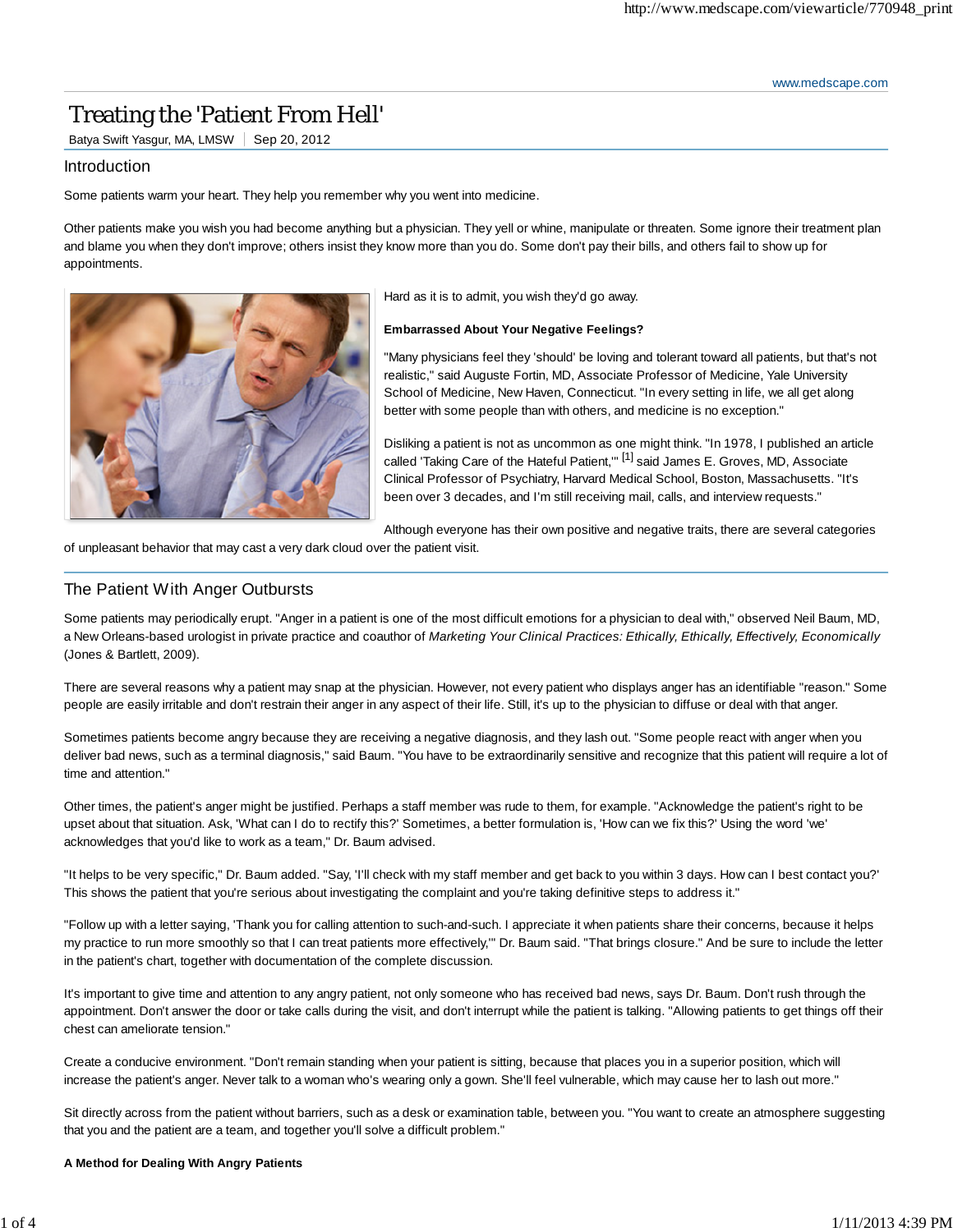Shakaib U. Rehman, MD, Physician Manager and Professor of Medicine, Ralph H. Johnson Veterans Affairs Medical Center and Medical University of South Carolina at Charleston, and Dr. Fortin both use the mnemonic ADOBE to remember how to deal with an angry patient:

- 1. *Acknowledge* the difficulty; for example, "I notice that whenever I speak, you interrupt and yell."
- 2. Discover the meaning of the patient's behavior. "Anger is a proxy for deeper emotions such as grief or fear -- especially in men, who are often acculturated not to express these emotions directly."
- 3. Recognize the *opportunity* for compassionate communication.
- 4. Set clear *boundaries* if the patient is still behaving abusively -- for example, you can ask him or her to leave, or say you'll call security.
- 5. *Extend* the system -- don't try to handle the patient alone. Get help from colleagues, staff members, nurses, or social services.

## The "Dependent Clinger"

Dr. Groves coined the term "dependent clingers" to describe excessively needy patients who require endless attention and reassurance. They seem to regard themselves as having "bottomless needs" and the physician as being able to provide an inexhaustible stream of services.

Red flags should go up if your patient expresses gushing gratitude and confers "special" status on you, hailing you as superior to all previous physicians -- especially if that patient has already seen umpteen physicians for the same problem, said Dr. Baum. You feel flattered, begin overextending yourself, and eventually have to pull back -- leading to a patient who feels betrayed and clings even harder.

Because patients may have other underlying emotional or psychiatric issues, it's important to inquire about what's really going on. Some may have personality disorders, fear of abandonment, or a history of trauma and may need to see a psychiatrist.

Establish clear, firm boundaries early on in the relationship. For example, "Explain that calling with multiple 'urgent' needs isn't acceptable and prevents you from evaluating what is and isn't truly important," advised Barry Dorn, MD, President and CEO of Health Care Negotiation Associates, Associate Director of the Program for Health Care Negotiation and Conflict Resolution at the Harvard School of Public Health, and Clinical Professor of Orthopedic Surgery at Tufts University School of Medicine, Boston, Massachusetts. "Help patients to quantify their degree of distress and what level of distress warrants an 'urgent' call."

# The Impatient, Demanding Patient

"Physicians complain to me about patients who want their medications to bring an instantaneous cure. These patients call the office, screaming that their treatment isn't working," said Dennis Hursh, Esq, Founder and Managing Partner of Hursh and Hursh, PC, a Pennsylvania-based law firm specializing in physician-related legal issues.

Dr. Baum added that some patients demand immediate appointments, refills, or test results. "You need to validate their anxiety about their health, but be clear that you can't respond to this pressure. If they continue to insist, say that you'll prepare their records so that they can consult a physician who might be better able to meet their needs. In my experience, these patients usually back down."

Some patients make unethical demands, such as asking for documentation supporting a disability claim when there is no disability, or opioid drugs when they are not truly experiencing pain, cautioned Hursh. In these situations too, explain to the patient that you are unable to fulfill their request. And be sure to document all of these discussions in the patient's chart.

# "I'll Never Get Better!"

Some patients remain perpetually ill, despite your best efforts -- not because their illness resists treatment, but because they reject medical interventions, believing that no treatment will help them, says Dr. Groves. They seem smug when they return to your office, time after time, complaining that your latest treatment has been useless.

According to Dr. Groves, these patients are not seeking relief from illness but rather an "admission ticket" to a relationship with the physician that can exist only when the symptoms remain. Many of these patients are depressed, but typically they refuse to see a psychiatrist.

Dr. Rehman recommends that you engage with the patient, empathize, educate the patient about his or her condition, and enlist the patient in the treatment plan. It also helps to involve other healthcare professionals. For example, some of the patient's emotional needs may be met by working with nurses or social workers.

# The Stubbornly Nonadherent Patient

When a patient disregards the necessary treatment regimen, a physician may begin to feel like a parent dealing with a rebellious teenager.

Some patients are nonadherent because they think they know more than you do. They arrive in your office carrying reams of Internet printouts. Or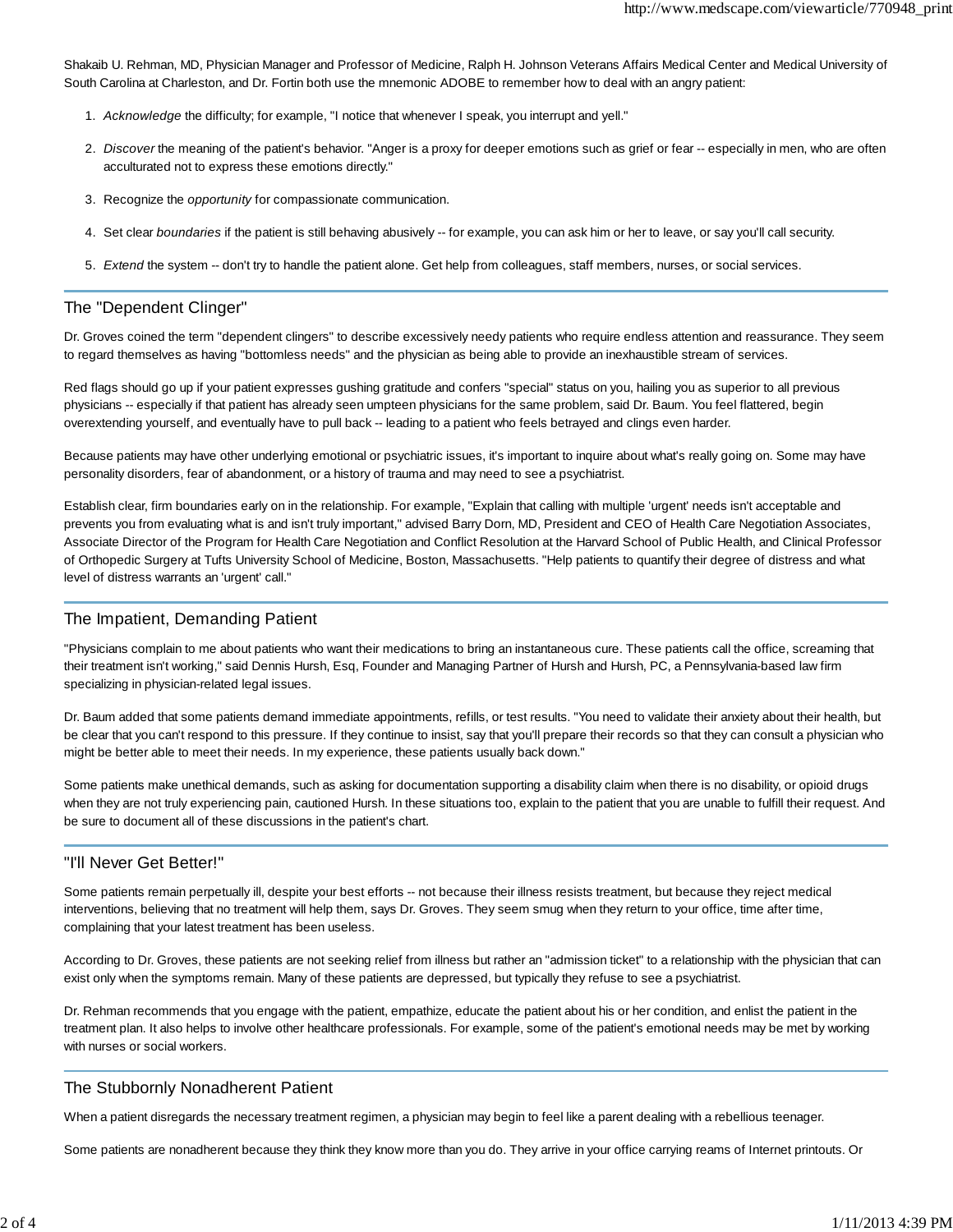they say that their best friend's cousin advised against taking the medication you prescribed.

Don't take nonadherence as a personal insult, said Dr. Dorn. Put yourself in the patient's shoes: In the same situation, you would also want to leave no stone unturned.

"If you acknowledge the patient's desire to explore the optimal treatment, the patient will feel heard and understood and is more likely to be compliant," said Dr. Dorn.

Some patients ignore treatment because they can't afford medications, procedures, or diagnostic tests. Others don't have transportation, childcare, or time off from work to travel to additional appointments (eg, physical therapy or imaging.) "Inquire about the practical, everyday realities of the patient's life before concluding that the patient is just being difficult. Consider calling in social services when necessary," Dr. Rehman advised.

He added that cultural, language, family, and cognitive factors may play a role in nonadherence. Consulting with other healthcare professionals can help tease out what's really going on and address the patient's nonadherence.

Of course, some patients simply don't want to follow through on a treatment regimen because it is unpleasant, inconvenient, or arduous, or it demands lifestyle changes (such as smoking cessation, exercise, or weight loss).

Dealing with these patients can be extremely frustrating. "This is where the real art of medicine comes into play," says Dr. Baum. "It becomes paramount to motivate these patients to be compliant. I try to use positive reinforcement rather than negative scare tactics that the patient has already heard dozens of times.

"For example, if a woman has interstitial cystitis and is sensitive to alcohol and caffeine that results in frequency of urination and dysuria, I try to tell her how she will be freed of being a prisoner to the toilet," says Dr. Baum. "She'll be able to participate in more daily activities and can regain her enjoyment in sexual intimacy. This latter piece of advice usually works very well for both men and women."

Dr. Rehman agreed. "The trick is to try to understand and support the patient's agenda. This is the best way to gain their trust. Once they trust you, you can negotiate your agenda. By shared decision-making, the chances are higher for them to follow your recommendations."

Dr. Groves added, "I think there are 2 prongs to dealing with noncompliant patients. The doctor should decrease the expectation that all patients can be helped, and should look for ways to make small changes -- and keep looking.

"The second is to realize that sometimes the best you can do is to keep the relationship going and trust that this alone is doing some good for the patient, at least in providing a humane environment," says Dr. Groves.

#### Latecomers, No-Shows, and Bill-Dodgers

"Patients who are always late, don't show up for appointments, or don't pay their bills are devastating to a practice," said Dennis Hursh. "If it happens repeatedly, you need to make it clear that your practice cannot tolerate it."

Explain to your patients the impact of tardiness, missed appointments, and unpaid bills on your practice. Some people don't realize that physicians also have needs. Try to ascertain the reason for these behaviors. It may be that there is a psychosocial problem in the patient's life that needs to be addressed.

Thoroughly document all interactions regarding these issues in the patient's chart, because you may need to discharge the patient from your practice if he or she doesn't change, Hursh advised.

#### **What Is Your Role in a Difficult Patient Encounter?**

"We each bring something to the table that makes us regard a given patient as 'difficult,'" observed Dr. Fortin.

Dr. Rehman agreed. "One doctor may find a patient difficult to deal with, whereas another may have no problem." This implies that the clinician contributes something to the interaction. "If our baggage remains unpacked and unexplored, we're more likely to get our hot buttons pushed."

#### When You Want to 'Fire' a Patient

"The point of my 1978 article on challenging patients was to help MDs hang in there with difficult patients. But the disturbing trend I see now focuses primarily on termination so as to avoid lawsuits," Dr. Groves observed.

Indeed, discharging a patient should only be done if all else fails. But, "in a rare situation when the patient is abusive, aggressive, or disrespectful to you or your staff, it may be unavoidable," said Dr. Baum.

"Before firing patients, warn them that if they continue engaging in certain behaviors, you'll have to refer them to other practitioners," Dr. Dorn said. Rigorously document everything that you and the patient said during your exchange.

If you've told your patient to find another doctor, follow up with a certified letter reiterating the content of your discussion, Hursh advised. You may